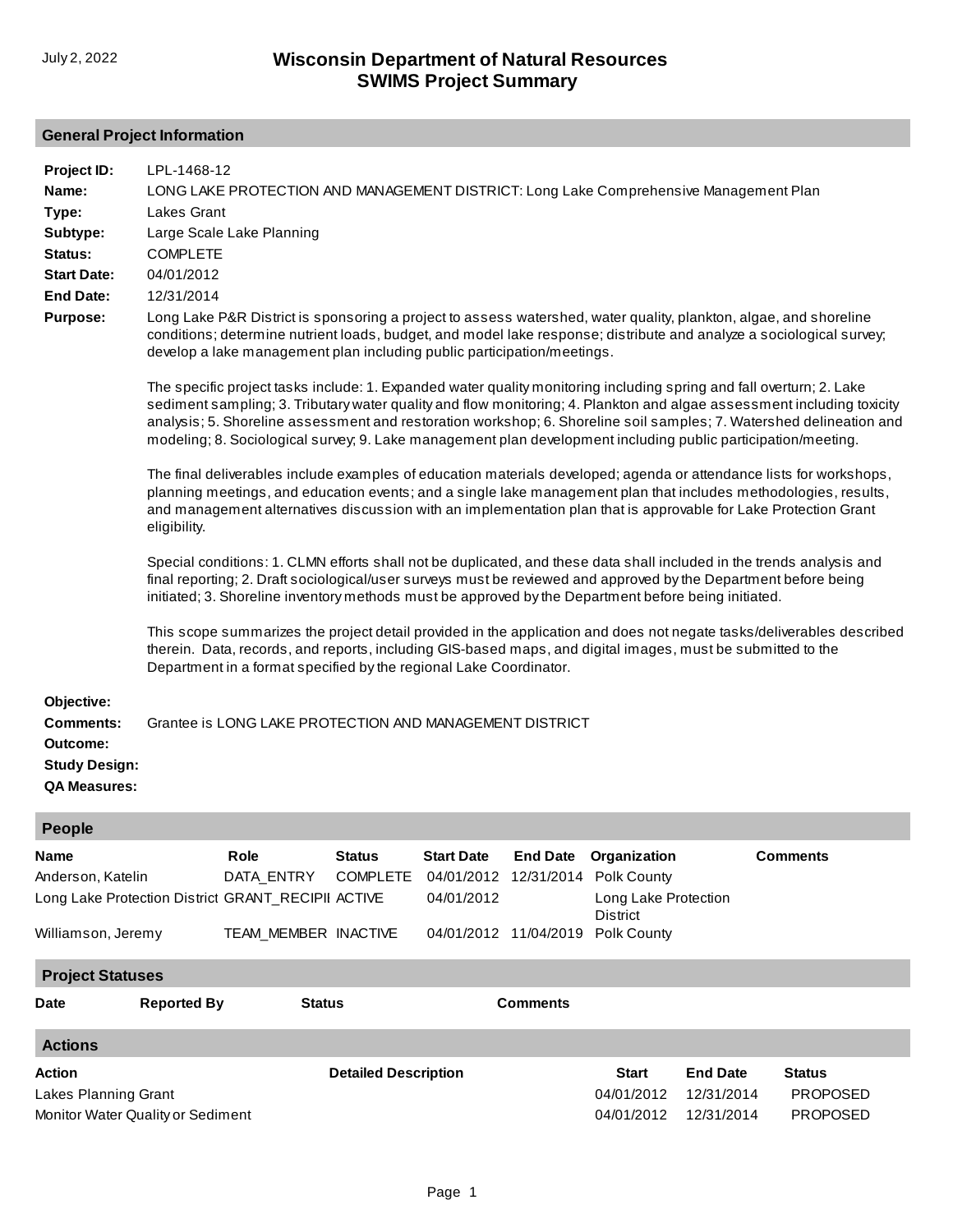## **SWIMS Project Summary** July 2, 2022 **Wisconsin Department of Natural Resources**

| Action                                         | <b>Detailed Description</b>                                                                                                                                                                                                                                                                                                                                                                                                                                                                                    | <b>Start</b> | <b>End Date</b> | <b>Status</b>   |
|------------------------------------------------|----------------------------------------------------------------------------------------------------------------------------------------------------------------------------------------------------------------------------------------------------------------------------------------------------------------------------------------------------------------------------------------------------------------------------------------------------------------------------------------------------------------|--------------|-----------------|-----------------|
| <b>Grant Awarded</b>                           | Long Lake P&R District is sponsoring a<br>project to assess watershed, water quality,<br>plankton, algae, and shoreline conditions;<br>determine nutrient loads, budget, and<br>model lake response; distribute and<br>analyze a sociological survey; develop a<br>lake management plan including public<br>participation/meetings.                                                                                                                                                                            | 04/01/2012   | 12/31/2014      | <b>COMPLETE</b> |
|                                                | The specific project tasks include: 1.<br>Expanded water quality monitoring<br>including spring and fall overturn; 2. Lake<br>sediment sampling; 3. Tributary water<br>quality and flow monitoring; 4. Plankton<br>and algae assessment including toxicity<br>analysis; 5. Shoreline assessment and<br>restoration workshop; 6. Shoreline soil<br>samples; 7. Watershed delineation and<br>modeling; 8. Sociological survey; 9. Lake<br>management plan development including<br>public participation/meeting. |              |                 |                 |
|                                                | The final deliverables include examples of<br>education materials developed; agenda or<br>attendance lists for workshops, planning<br>meetings, and education events; and a<br>single lake management plan that<br>includes methodologies, results, and<br>management alternatives discussion with<br>an implementation plan that is approvable<br>for Lake Protection Grant eligibility.                                                                                                                      |              |                 |                 |
| Monitor or Assess Watershed Condition          |                                                                                                                                                                                                                                                                                                                                                                                                                                                                                                                | 04/01/2012   | 12/31/2014      | <b>PROPOSED</b> |
| Hold Workshops                                 |                                                                                                                                                                                                                                                                                                                                                                                                                                                                                                                | 04/01/2012   | 12/31/2014      | <b>PROPOSED</b> |
| Watershed Mapping or Assessment                |                                                                                                                                                                                                                                                                                                                                                                                                                                                                                                                | 04/01/2012   | 12/31/2014      | <b>PROPOSED</b> |
| Social Survey of Residents or Users            |                                                                                                                                                                                                                                                                                                                                                                                                                                                                                                                | 04/01/2012   | 12/31/2014      | <b>PROPOSED</b> |
| Shoreland Monitoring, Assessment,<br>Inventory | Shoreland Monitoring, Assessment or<br>Inventory                                                                                                                                                                                                                                                                                                                                                                                                                                                               | 04/01/2012   | 12/31/2014      | <b>PROPOSED</b> |
| Informational Meetings                         |                                                                                                                                                                                                                                                                                                                                                                                                                                                                                                                | 04/01/2012   | 12/31/2014      | <b>PROPOSED</b> |
| <b>Nutrient Budget Development</b>             |                                                                                                                                                                                                                                                                                                                                                                                                                                                                                                                | 04/01/2012   | 12/31/2014      | <b>PROPOSED</b> |
| <b>Biomonitoring Toxicity Tests</b>            | Algal                                                                                                                                                                                                                                                                                                                                                                                                                                                                                                          | 04/01/2012   | 12/31/2014      | <b>PROPOSED</b> |
| Lake Management Plan Development               |                                                                                                                                                                                                                                                                                                                                                                                                                                                                                                                | 04/01/2012   | 12/31/2014      | <b>PROPOSED</b> |
| Aquatic Plant Monitoring or Survey             |                                                                                                                                                                                                                                                                                                                                                                                                                                                                                                                | 04/01/2012   | 12/31/2014      | <b>PROPOSED</b> |

#### **Monitoring Stations Station ID Name Comments** 493102 493153 493152 [Long Lake - Deep Hole](http://prodoasint.dnr.wi.gov/swims/viewStation.html?id=8955)  [North Ditch Trib To Long Lake -](http://prodoasint.dnr.wi.gov/swims/viewStation.html?id=9006)  [South Ditch Trib To Long Lake -](http://prodoasint.dnr.wi.gov/swims/viewStation.html?id=9005)  **Assessment Units**

| <b>WBIC</b> | Segment | Local Name              |
|-------------|---------|-------------------------|
| 2478200     |         | Long Lake T34n R17w S06 |

**Official Name** Long Lake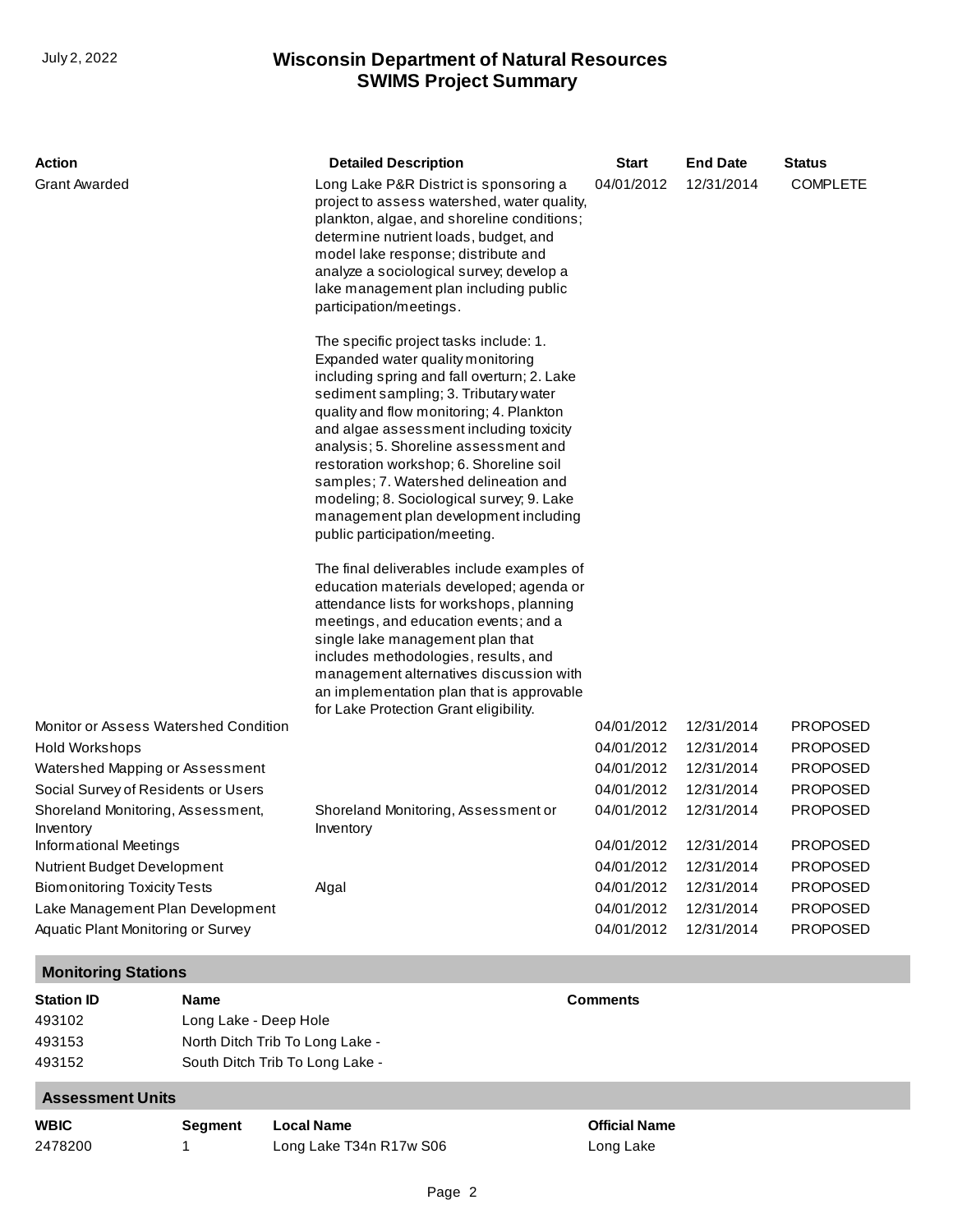### **SWIMS Project Summary** July 2, 2022 **Wisconsin Department of Natural Resources**

| <b>Lab Account Codes</b>     |                    |                                                                           |                   |                                 |                               |  |  |  |
|------------------------------|--------------------|---------------------------------------------------------------------------|-------------------|---------------------------------|-------------------------------|--|--|--|
| <b>Account Code</b><br>LM020 | <b>Description</b> | LAKE MANAGEMENT PLANNING GRANT                                            |                   | <b>Start Date</b><br>04/18/2013 | <b>End Date</b><br>06/30/2014 |  |  |  |
| <b>Forms</b>                 |                    |                                                                           |                   |                                 |                               |  |  |  |
| <b>Form Code</b>             | <b>Form Name</b>   |                                                                           |                   |                                 |                               |  |  |  |
|                              |                    | SECCHI_TEMPDO_PLI Lake Monitoring - Secchi, Temp., D.O., pH, Conductivity |                   |                                 |                               |  |  |  |
| <b>Methods</b>               |                    |                                                                           |                   |                                 |                               |  |  |  |
| <b>Method Code</b>           |                    | <b>Description</b>                                                        |                   |                                 |                               |  |  |  |
| <b>Fieldwork Events</b>      |                    |                                                                           |                   |                                 |                               |  |  |  |
| <b>Start Date</b>            | <b>Status</b>      | <b>Field ID</b>                                                           | <b>Station ID</b> | <b>Station Name</b>             |                               |  |  |  |
| 05/07/2012 09:50             | <b>COMPLETE</b>    | LNG-MY1BOT                                                                | 493102            | Long Lake - Deep Hole           |                               |  |  |  |
| 05/07/2012 10:00             | <b>COMPLETE</b>    | LNG-MY1SUR                                                                | 493102            | Long Lake - Deep Hole           |                               |  |  |  |
| 05/15/2012 11:35             | <b>COMPLETE</b>    |                                                                           | 493102            | Long Lake - Deep Hole           |                               |  |  |  |
| 05/21/2012 15:00             | <b>COMPLETE</b>    | LNG-MY2SUR                                                                | 493102            | Long Lake - Deep Hole           |                               |  |  |  |
| 05/21/2012 15:22             | <b>COMPLETE</b>    | LNG-MY2BOT                                                                | 493102            | Long Lake - Deep Hole           |                               |  |  |  |
| 05/24/2012 11:00             | <b>COMPLETE</b>    | LG-NDITCH1                                                                | 493153            | North Ditch Trib To Long Lake - |                               |  |  |  |
| 05/24/2012 11:00             | <b>COMPLETE</b>    | LG-SDITCH1                                                                | 493152            | South Ditch Trib To Long Lake - |                               |  |  |  |
| 05/28/2012 07:35             | <b>COMPLETE</b>    | LG-SDITCH2                                                                | 493152            | South Ditch Trib To Long Lake - |                               |  |  |  |
| 05/28/2012 08:00             | <b>COMPLETE</b>    | LG-NDITCH2                                                                | 493153            | North Ditch Trib To Long Lake - |                               |  |  |  |
| 06/04/2012 03:18             | <b>COMPLETE</b>    | LNG-JN1SUR                                                                | 493102            | Long Lake - Deep Hole           |                               |  |  |  |
| 06/04/2012 03:20             | <b>COMPLETE</b>    | LNG-JN1BOT                                                                | 493102            | Long Lake - Deep Hole           |                               |  |  |  |
| 06/11/2012                   | <b>COMPLETE</b>    |                                                                           | 493102            | Long Lake - Deep Hole           |                               |  |  |  |
| 06/14/2012 10:00             | <b>COMPLETE</b>    | LG-NDITCH3                                                                | 493153            | North Ditch Trib To Long Lake - |                               |  |  |  |
| 06/14/2012 10:00             | <b>COMPLETE</b>    | LG-SDITCH3                                                                | 493152            | South Ditch Trib To Long Lake - |                               |  |  |  |
| 06/16/2012 16:00             | <b>COMPLETE</b>    | LG-NDITCH4                                                                | 493153            | North Ditch Trib To Long Lake - |                               |  |  |  |
| 06/16/2012 16:00             | <b>COMPLETE</b>    | LG-SDITCH4                                                                | 493152            | South Ditch Trib To Long Lake - |                               |  |  |  |
| 06/18/2012 14:00             | <b>COMPLETE</b>    | LNG-JN2SUR                                                                | 493102            | Long Lake - Deep Hole           |                               |  |  |  |
| 06/18/2012 14:05             | <b>COMPLETE</b>    | LNG-JN2BOT                                                                | 493102            | Long Lake - Deep Hole           |                               |  |  |  |
| 06/25/2012                   | <b>COMPLETE</b>    |                                                                           | 493102            | Long Lake - Deep Hole           |                               |  |  |  |
| 07/02/2012 15:00             | <b>COMPLETE</b>    | LNG-JL1BOT                                                                | 493102            | Long Lake - Deep Hole           |                               |  |  |  |
| 07/02/2012 15:05             | <b>COMPLETE</b>    | LNG-JL1SUR                                                                | 493102            | Long Lake - Deep Hole           |                               |  |  |  |
| 07/10/2012 14:10             | <b>COMPLETE</b>    | LNG-JL2SUR                                                                | 493102            | Long Lake - Deep Hole           |                               |  |  |  |
| 07/10/2012 14:20             | <b>COMPLETE</b>    | LNG-JL2BOT                                                                | 493102            | Long Lake - Deep Hole           |                               |  |  |  |
| 07/13/2012 18:00             | <b>COMPLETE</b>    | LG-NDITCH5                                                                | 493153            | North Ditch Trib To Long Lake - |                               |  |  |  |
| 07/13/2012 18:00             | <b>COMPLETE</b>    | LG-SDITCH5                                                                | 493152            | South Ditch Trib To Long Lake - |                               |  |  |  |
| 07/18/2012 10:00             | <b>COMPLETE</b>    | LG-NDITCH6                                                                | 493153            | North Ditch Trib To Long Lake - |                               |  |  |  |
| 07/18/2012 10:00             | <b>COMPLETE</b>    | LG-SDITCH6                                                                | 493152            | South Ditch Trib To Long Lake - |                               |  |  |  |
| 07/19/2012                   | <b>COMPLETE</b>    |                                                                           | 493102            | Long Lake - Deep Hole           |                               |  |  |  |
| 07/19/2012 14:15             | <b>COMPLETE</b>    | LNG-JL3SUR                                                                | 493102            | Long Lake - Deep Hole           |                               |  |  |  |
| 07/19/2012 14:20             | <b>COMPLETE</b>    | LNG-JL3BOT                                                                | 493102            | Long Lake - Deep Hole           |                               |  |  |  |
| 07/24/2012                   | <b>COMPLETE</b>    |                                                                           | 493102            | Long Lake - Deep Hole           |                               |  |  |  |
| 07/24/2012 03:00             | <b>COMPLETE</b>    | LNG-JL4BOT                                                                | 493102            | Long Lake - Deep Hole           |                               |  |  |  |
| 07/24/2012 03:20             | <b>COMPLETE</b>    | LNG-JL4SUR                                                                | 493102            | Long Lake - Deep Hole           |                               |  |  |  |
| 08/01/2012                   | <b>COMPLETE</b>    |                                                                           | 493102            | Long Lake - Deep Hole           |                               |  |  |  |
| 08/01/2012 14:00             | <b>COMPLETE</b>    | LNG-JL5SUR                                                                | 493102            | Long Lake - Deep Hole           |                               |  |  |  |
| 08/01/2012 14:20             | <b>COMPLETE</b>    | LNG-JL5BOT                                                                | 493102            | Long Lake - Deep Hole           |                               |  |  |  |